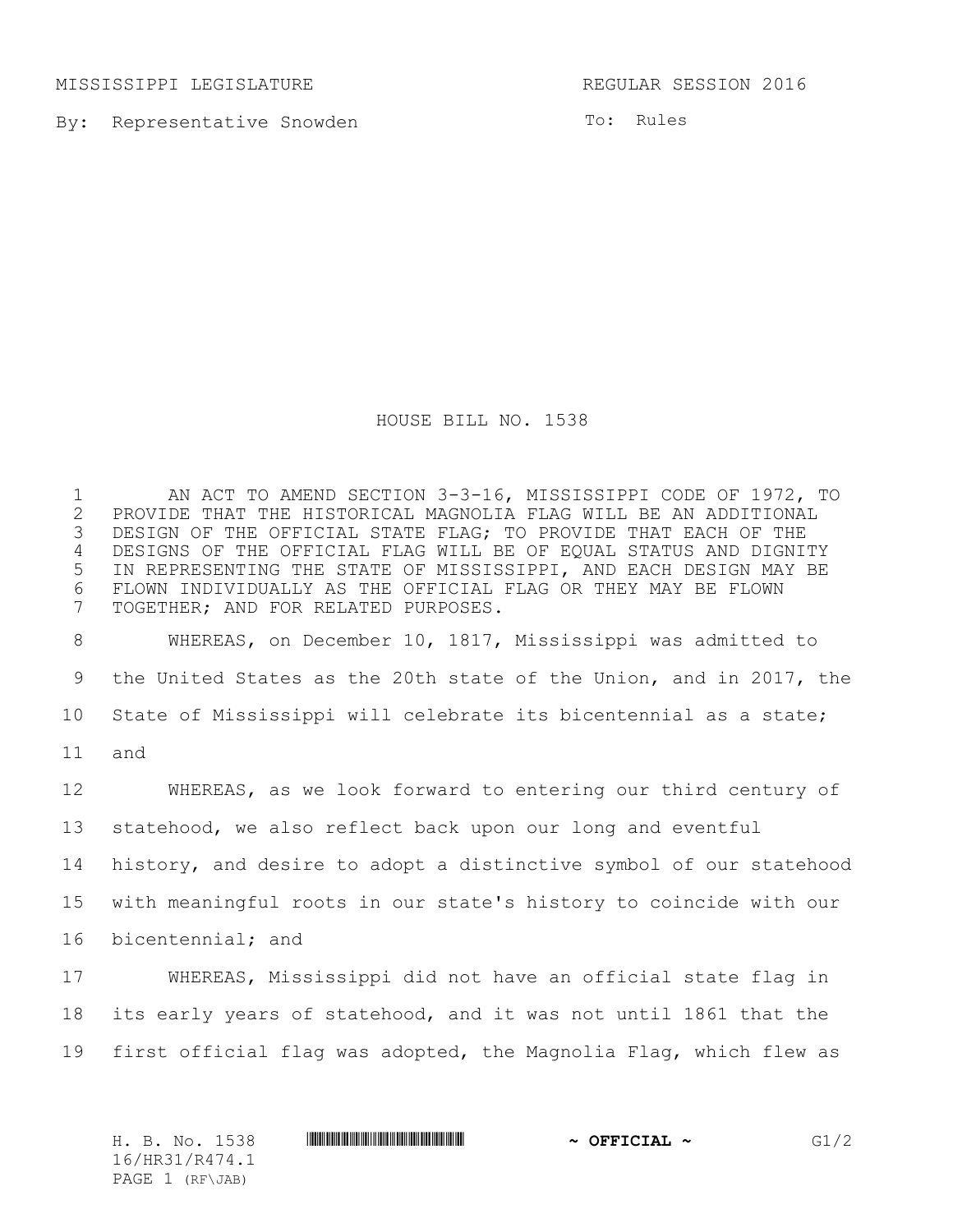the official state flag from 1861 through 1865 and continued in use as a state flag until 1894; and

 WHEREAS, the original state flag of Mississippi is a distinctive symbol of our state that represents and honors our history, and we feel that it is most appropriate to adopt the historical Magnolia Flag as an additional design of the official state flag that may be flown with equal status and dignity to represent our state as we begin our third century as a member of the United States; NOW, THEREFORE,

 BE IT ENACTED BY THE LEGISLATURE OF THE STATE OF MISSISSIPPI: **SECTION 1.** Section 3-3-16, Mississippi Code of 1972, is amended as follows:

 3-3-16. (1) The official flag of the State of Mississippi shall **\* \* \*** be each of the following designs:

 (a) With width two-thirds (2/3) of its length; with the union (canton) to be square, in width two-thirds (2/3) of the width of the flag; the ground of the union to be red and a broad blue saltire thereon, bordered with white and emblazoned with thirteen (13) mullets or five-pointed stars, corresponding with the number of the original States of the Union; the field to be divided into three (3) bars of equal width, the upper one blue, 41 the center one white, and the lower one, extending the whole 42 length of the flag, red (the national colors); this being the flag adopted by the Mississippi Legislature in the 1894 Special

Session **\* \* \***; and

H. B. No. 1538 \*HR31/R474.1\* **~ OFFICIAL ~** 16/HR31/R474.1 PAGE 2 (RF\JAB)